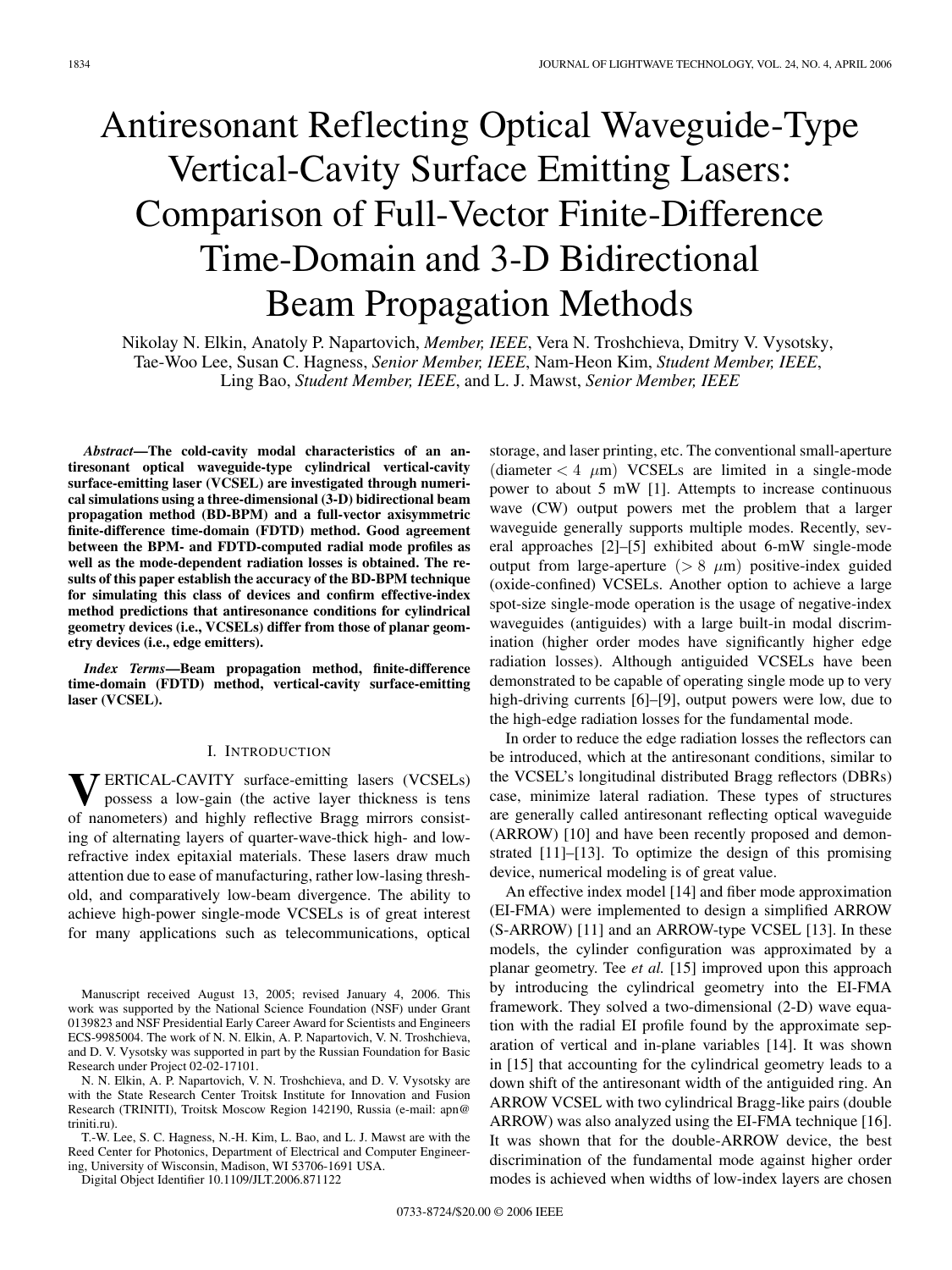

Fig. 1. Schematic diagram showing the interior cross section of an ARROW VCSEL structure.

properly. All these studies were restricted to considerations of the cold-cavity optical modes.

A recent EI-FMA analysis of an active cylindrical ARROW VCSEL [17] showed the importance of spatial hole burning (SHB) and thermal lens effects in the suppression of higher order modes. However, it is not evident that the EI-FMA is sufficiently rigorous for analyzing such effects. An alternative and more accurate approach based on the three-dimensional (3-D) bidirectional beam propagation method (BD-BPM) [18], [19] was applied to above-threshold modeling of large aperture 2-D antiguided VCSEL arrays [20]. While the BD-BPM is 10–100 times slower than the EI-FMA, it offers the potential for a greater accuracy since it is free of additional approximations required to apply the EI-FMA for above-threshold simulations. It is of interest to establish the accuracy of 3-D BD-BPM relative to more rigorous but also more computationally costly full-wave computational electromagnetics techniques.

In this paper, we investigate the accuracy of the 3-D BD-BPM in computing the cold-cavity modal characteristics of an ARROW-type cylindrical VCSEL. A full-vector axisymmetric finite-difference time-domain (FDTD) technique [12], [21] is used as the benchmark in this paper. From this paper, we can draw conclusions about the accuracy of the BD-BPM and gain confidence in the results generated from BD-BPM numerical simulations of structurally complex passive and active VCSEL devices.

### II. ARROW VCSEL DESIGN

As shown in Fig. 1, the ARROW VCSEL is composed of transversely uniform layers forming  $p$ - and  $n$ -DBRs and thin ring-shaped spacer layers located at some distance from the cavity, which includes three quantum wells (QWs) surrounded by spacers and cladding layers. Parameters of the simulated structure are listed in Table I. The important structural design parameters studied in the paper are 1) the number of DBR pairs M separating the  $\lambda$ -cavity and the spacer layers that form the built-in index step; 2) the low-index core diameter  $d$ ; and 3) the high-index reflector width s.

#### III. FDTD METHOD

Full-vector FDTD solutions of Maxwell's equations in cylindrical coordinates [21] are useful for investigating a transverse mode selectivity in complex VCSEL structures, as demonstrated previously for air-post index-guided and S-ARROW

VCSELs [12], [22]. The FDTD method permits a highly accurate analysis of the resonant frequencies, quality factors  $(Q)$ , which are inversely proportional to the mode-dependent lateral-radiation losses, and the transverse modal profile at any resonant frequency. Since the ARROW VCSEL exhibits rotational symmetry, the azimuthal  $(\phi)$  dependence of the vector field components can be expressed as a Fourier series and accounted for analytically, eliminating the need for gridding in the  $\phi$  -direction. The FDTD simulation is simply rerun for each azimuthal mode of interest. In this paper, we focus on modes with an azimuthal mode number of  $m = 1$ , since those modes are expected to exhibit the smallest radiation losses. In this case, the field variation along the azimuthal direction can be described simply by  ${E_{\rho}(\rho, z), E_z(\rho, z), H_{\phi}(\rho, z)}$  cos( $\phi$ ) and  ${H_{\rho}(\rho, z), H_z(\rho, z), E_{\phi}(\rho, z)}$  sin( $\phi$ ). The intensity pattern for this mode is independent of  $\phi$ . The resonant frequency and Q-factor of each transverse mode were obtained via spectral analysis of the time-domain impulse response of the cold-cavity VCSEL structure. To significantly reduce the simulation time required to accurately extract resonant frequencies and s, we processed the early-time response using a Padé/fast Fourier transform (FFT) linear extrapolation scheme [21]. The modal identity of the cavity resonance was obtained from a knowledge of the azimuthal mode number assumed in the simulation and from observations of the transverse modal profile for a single-frequency source excitation at the resonant frequency.

# IV. THREE-DIMENSIONAL BD-BPM

The 3-D BD-BPM developed in [18] and [19] was applied to model the ARROW-type VCSEL structure. The 3-D BD-BPM calculations provide estimates of the modal frequencies and losses, as well as modal patterns in the near- and far-fields. The scalar wave equation for optical field amplitude  $U$ 

$$
\Delta U + k_0^2 (n(x, y, z))^2 U = 0
$$
 (1)

was solved numerically. Here,  $k_0$  is the reference wavenumber;  $n(x, y, z)$  is the refraction index. A short description of the method is as follows. The wave field within blocks of the uniform layers was decomposed into an angular spectrum of plane counter-propagating waves with help of the FFT technique. Then, a well-known transfer matrix method for each Fourier component of the wave field within the plane layered structure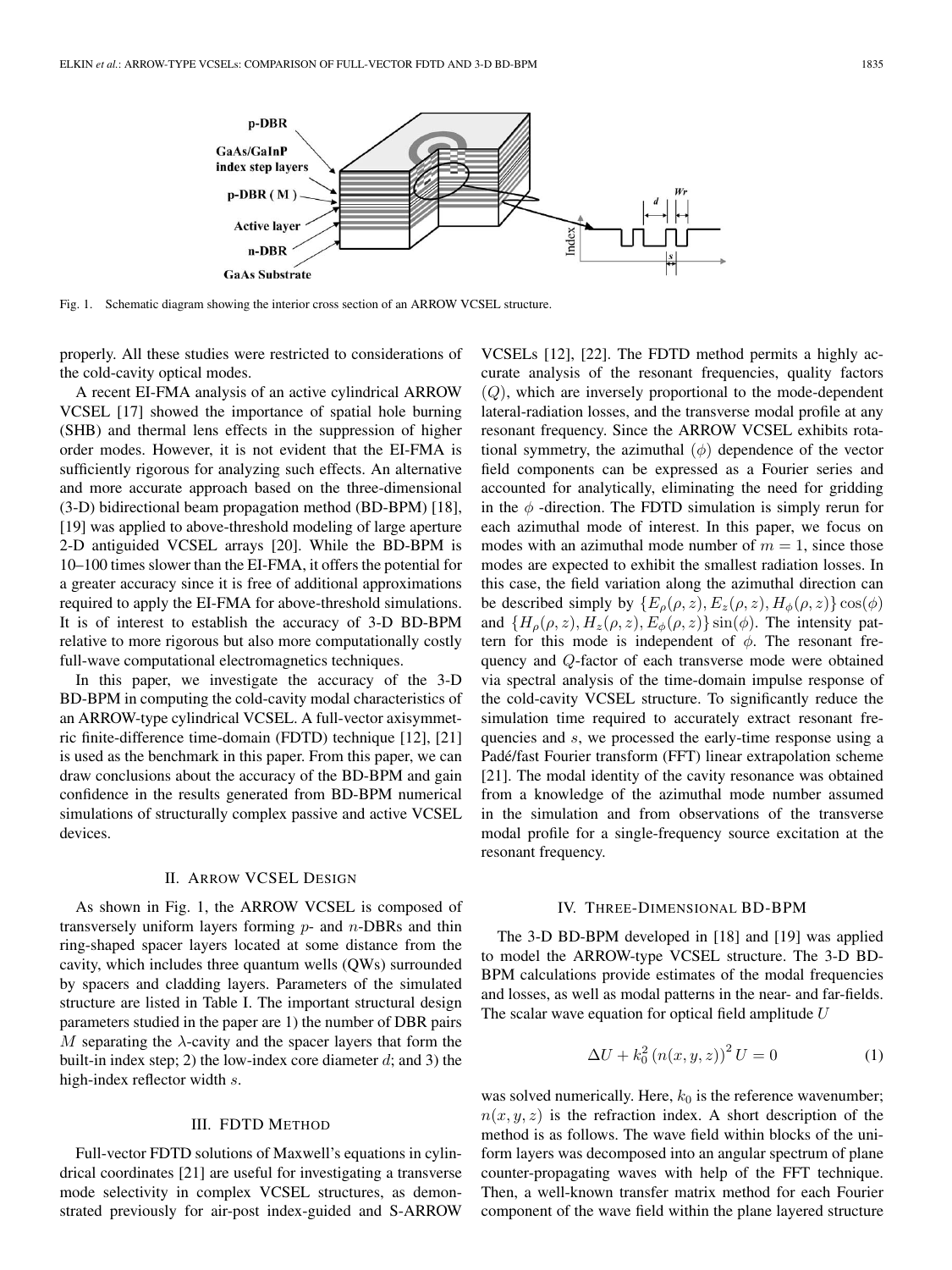| part of the construction |           | material                | n     | thickness, um |
|--------------------------|-----------|-------------------------|-------|---------------|
| Cap layer                |           | GaAs                    | 3,512 | 0,07          |
| P-DBR                    | 20.5pairs | Al <sub>0.15</sub> GaAs | 3,442 | 0,072         |
|                          |           | AIAs                    | 3,007 | 0,081         |
| Regrowt $h(\lambda/2)$   |           | GaAs                    | 3,512 | 0,14          |
| Index step               |           | GaAs                    | 3,512 | 0,006         |
|                          |           | InGaP                   | 3,17  | 0,008         |
| p-DBR                    | 2/3 pairs | GaAs                    | 3,512 | 0,07          |
|                          |           | AIAs                    | 3,007 | 0,081         |
|                          |           | $Al_{0.25}GaAs$         | 3,366 | 0,113         |
|                          |           | GaAs                    | 3,512 | 0,01          |
|                          |           | In <sub>0.18</sub> GaAs | 3,6   | 0,007         |
|                          |           | GaAs                    | 3,512 | 0,01          |
| Cavity                   |           | In <sub>0.18</sub> GaAs | 3,6   | 0,007         |
|                          |           | GaAs                    | 3,512 | 0,01          |
|                          |           | In <sub>0.18</sub> GaAs | 3,6   | 0,007         |
|                          |           | GaAs                    | 3,512 | 0,01          |
|                          |           | Al <sub>0.25</sub> GaAs | 3,366 | 0,113         |
| n-DBR                    | 30 pairs  | AlAs                    | 3,007 | 0,081         |
|                          |           | GaAs                    | 3,512 | 0,07          |
| <b>Substrate</b>         |           | GaAs                    | 3,512 |               |

TABLE I STRUCTURAL SPECIFICATIONS FOR SIMULATED VCSEL

[18] was applied to calculate the wave field after upward and downward round-trips starting from the spacer layer. In this way, the distributed reflection was described adequately. The thin spacer layer was treated as a screen with a transversely modulated phase advance  $\varphi(x, y)$ . We described transmission of the wave field through this screen by performing the inverse Fourier transform and multiplying the amplitude by an exponential factor dependent on the designed phase advance:  $\exp[i\varphi(x, y)]$ . Such a methodology allows us to calculate optical modes with a high rate not unattainable in other methods.

The FFT technique was used for the evaluation the 2-D Fourier transform and its inversion **F***−*<sup>1</sup>. The spectrum of spatial frequencies of the plane waves incorporated into calculations was cut by some maximum value, which was evaluated from a compromise between the convergence problem and the accuracy of simulations.

To compute optical modes and their losses, a round-trip operator **P** was built up, which includes propagation of the wave field over the cavity,  $p$ - and  $n$ -Bragg mirrors, and transmission through the spacer layer with a variable thickness. The procedure of constructing the round-trip operator is described in detail in [18], [19]. Thus, we have to solve the eigenproblem for the **P** operator

$$
\mathbf{P}u = \gamma u. \tag{2}
$$

The eigenfunctions of the operator **P** for a cold cavity device are the optical modes, and the corresponding eigenvalues  $\gamma$ determine the losses:  $\delta = 1 - |\gamma|^2$ .

An important issue in completing the definition of the eigenproblem is the necessity to impose the correct boundary conditions. While boundary conditions at the top and bottom of the construction are evident, this is not the case for lateral boundaries. Our particular interest is to explore the so-called leaky-wave modes. This requires that the radiation experience no reflection at the lateral boundaries. The only layer, which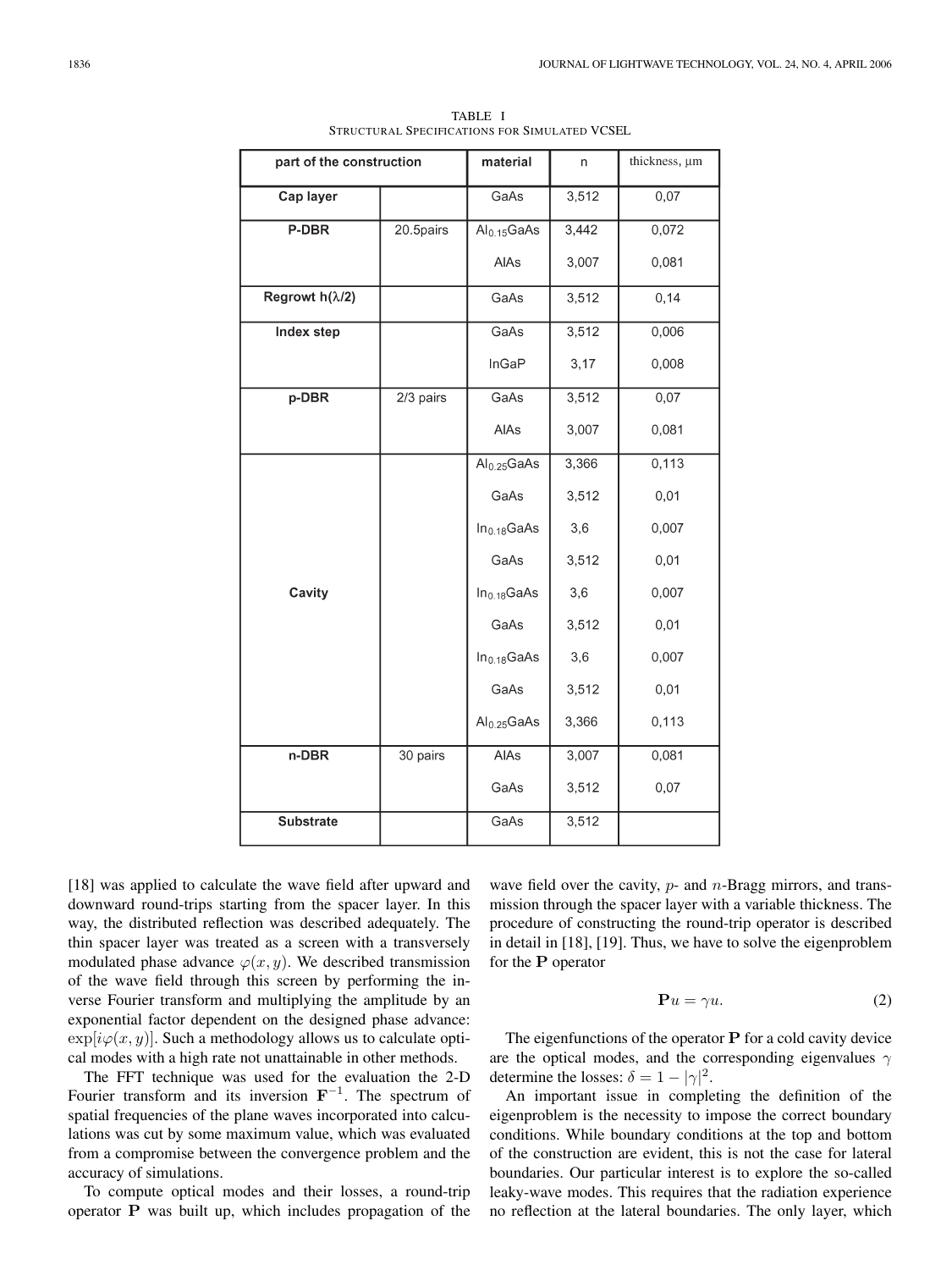has in-plane variable properties, is the spacer layer. The resonance wavelength shift in this layer according to [14] produces the required transverse index profile. Therefore, the absorbing boundary regions were added in this layer with proper extension of its sizes. The artificial absorption was introduced outside of each of the four lateral sides of the construction. The requirement that the artificial absorption has a negligible value in the region of the VCSEL design should be fulfilled. A particular care should be taken to avoid an influence of the absorption region on the wave-field reflection from the boundary. In selecting the amplitude and profile of the absorption function, we followed the authors [23].

The eigenproblem (2) can be solved in different ways. The first one is an analog of the Fox-Li iteration method by performing round-trips over the VCSEL. This approach allows us to find only one mode with the lowest losses. In the case for which the discrimination of modes is low, many iterations are required to converge on the fundamental mode. For the ARROW construction under consideration guided modes possess the lowest losses. Therefore, it is necessary to introduce an additional absorption into the ring-shaped waveguide to suppress the undesirable guided modes. In the actual VCSEL structure, absorbing QWs may be added to the spacer layers to accomplish this.

Another approach is to employ a method allowing for simultaneously computing an arbitrary number of modes. A sketch of the respective mathematical procedure is given below.

The operator **P** acts in the complex space with a high dimension  $\mathcal{N} = N^2$  (*N* is the number of Fourier harmonics in wave-field decomposition for one Cartesian variable). In such a situation, a most appropriate way is to use Krylov's subspace methods for solving the eigenproblem. From practical considerations, only the few modes having the highest possible values of *<sup>|</sup>*γ*<sup>|</sup>* are of interest. Among known methods for treatment of the eigenproblem in the Krylov subspace, we utilize an Arnoldi algorithm [24] because of its simplicity and robustness properties.

In order to start the Arnoldi iterations, we have to determine an initial function  $\nu(x, y)$ . The appropriate way is to specify  $\nu = \mathbf{P}^{K} \psi$ , where  $\psi = \psi(x, y)$  is an arbitrary function, which can be considered as a seeded wave field, and  $K$  is the number of round trips, which this field made. Solutions to the eigenproblem (2) of interest to us are sought within the Krylov subspace

$$
K_{\Omega}(\mathbf{P}, \nu) = \text{span}\{\nu, \mathbf{P}\nu, \mathbf{P}^2\nu, \dots, \mathbf{P}^{\Omega-1}\nu\}.
$$
 (3)

Physically, this means that the preliminary  $K$  iterations select such a wave-field distribution, which is composed of only modes with low losses. The number  $K$  of preliminary iterations and the Krylov subspace dimension  $\Omega$  are chosen empirically. Furthermore, the Gramm–Schmidt orthogonalization technique is applied to create a basis in the Krylov subspace. Projection of the operator **P** onto the Krylov subspace is realized by a Hessenberg matrix  $H_{\Omega}$  of  $\Omega \times \Omega$  dimension. The eigenvalues  $\gamma_1, \gamma_2, \ldots, \gamma_\Omega$  and eigenvectors  $h_1, h_2, \ldots, h_\Omega$  of the matrix  $H_{\Omega}$  can be calculated using any relevant standard program. The

Fig. 2. Normalized amplitude of the electric field vector as a function of radial distance in the QW of an ARROW VCSEL with  $M = 2$  and  $s = 2 \mu m$ .

· FDTD **BD-BPM** 

 $1.0$ 

 $0.8$ 



Fig. 3. Normalized amplitude of the electric field vector as a function of radial distance in the QW of an ARROW VCSEL with  $M = 2$  and  $s = 2 \mu m$ .

numbers  $\gamma_1, \gamma_2, \ldots, \gamma_\Omega$  approximate the first  $\Omega$  eigenvalues of the round-trip operator **P**. Approximate optical modes can then be expressed as linear combinations of vectors from the orthogonalized basis with eigenvectors  $H<sub>Ω</sub>$  matrix weighting coefficients.

The small value of the optical mode loss sets a strict limit on the tolerances for an accuracy of a discrete approximation. The numerical scheme parameters were found from a condition of a sufficiently small loss change produced by increasing the accuracy of the calculations.

#### V. COMPARISON OF RESULTS AND DISCUSSIONS

First, we consider the radial electric-field profiles of the cavity modes. The 3-D BD-BPM simulations of a specific VCSEL structure provide a set of modes ordered in terms of increasing loss. Each BPM-computed mode was identified after pairing it with the most similar FDTD-computed mode profile. Figs. 2–5 show comparisons of the normalized

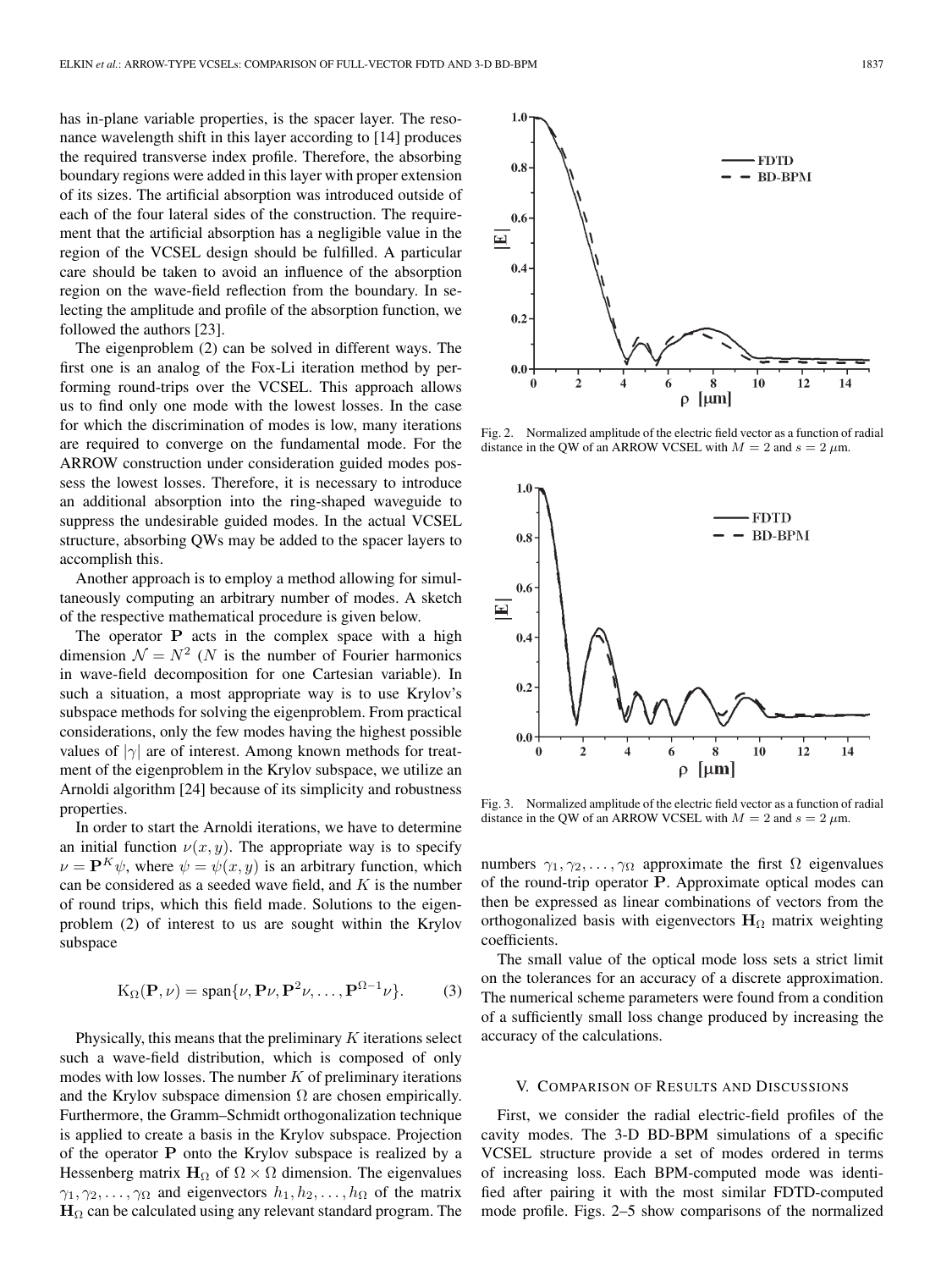

Fig. 4. Normalized amplitude of the electric field vector as a function of radial distance in the QW of an ARROW VCSEL with  $M = 3$  and  $s = 2 \mu m$ .



Fig. 5. Normalized amplitude of the electric field vector as a function of radial distance in the QW of an ARROW VCSEL with  $M = 3$  and  $s = 2 \mu m$ .

electric-field vector amplitudes of various modes as a function of radial distance in the active layer. In Figs. 2 and 3, the spacer layers, which generate the lateral index step, are located two p-DBR pairs away of the one-wavelength cavity (i.e.,  $M = 2$ ), the low-index core diameter is  $d = 8 \mu m$ , and the high-index reflector widths are  $s = 2$  and 2.5  $\mu$ m, respectively. In Figs. 4 and 5, the spacers are placed behind  $M = 3$  p-DBR pairs (i.e., the lateral index step is lower). Since the index step is lower compared with the  $M = 2$  design, the width of the reflector at antiresonance (i.e., lowest loss) occurs at a larger value  $s = 2.5$ , compared with  $s = 2.0$  for the  $M = 2$  case. Figs. 2 and 5 illustrate the modal characteristics of the desired fundamental leaky mode. Figs. 3 and 4 show higher order leaky modes. As expected, these modes have much higher lateralradiation losses; hence, their amplitudes in the outer part of the construction are remarkably greater. It is seen that the BD-BPM-computed mode profiles in Figs. 2, 3, and 5 agree quite closely with the FDTD-computed distributions. For smaller s values, as shown in Fig. 4, the agreement between the two calculation methods is less quantitative.

Second, we consider the radiation losses of the fundamental mode. To compare results of the simulations by the two methods, we need to find a relation between Q-factors given by the FDTD method and modal losses calculated by the BD-BPM. The 3-D BD-BPM simulations demonstrated that in the absence of absorption in the spacer layers, leaky modes experience remarkably greater losses than the guided modes. Therefore, a special attention was paid to identify optical modes calculated in both methods.

The Q-factor is inversely proportional to the decay rate of a modal wave field in the cavity. This decay rate is determined by the round-trip duration and the fraction of the radiation lost in the course of this round-trip propagation. The duration of the round trip, in turn, is proportional to an effective cavity length. The authors of [25] suggested replacing a Bragg mirror in the paraxial approximation by a plane mirror placed at a certain distance behind the front of the Bragg mirror. Generally, reflection from the Bragg mirror results in the appearance of a phase advance proportional to the deviation from the exact resonance and leads to a modification to a spherical wavefront. As a whole, the VCSEL cavity can be modeled by the equivalent Fabry–Pérot cavity [26]. For our purposes, we need an equivalent length of the cavity  $L_{\rm C}^{\delta k}$  arising from the dependence of the reflection coefficient of the Bragg mirror on frequency detuning from the resonance. For the particular axial configuration with a relatively low-index contrast in  $p$ - and  $n$ -Bragg gratings, a simplified expression for this length was derived in [19]

$$
L_{\rm C}^{\delta k} = [(1 - t_M)n_{2M}f_M + t_M(n_{2U}f_U + 2n_{\rm b}) + 4n_{\rm i} + n_{2L}f_L] \frac{\lambda}{4n_{\rm i}^2}.
$$
 (4)

Here,  $f_j = (n_{1j}n_{2j})^{1/2}/(n_{2j} - n_{1j})$  is the inverse to Bragg grating contrast and  $j = U$  for upper p-DBR,  $j = L$  for bottom n-DBR,  $j = M$  for separating pairs of layers,  $t_M =$  $\exp(-2Mf_M)$ ,  $n_i$  is the refraction index in the  $\lambda$ -cavity, and  $\lambda$  is the free-space resonant wavelength. Substituting respective values of the parameters for the constructions under study, one can find  $L_{\rm C}^{\delta \bar{k}}(M=2)=1.38\lambda$ , and  $L_{\rm C}^{\delta k}(M=3)=1.35\lambda$ . The Q-factor can be expressed in terms of the mode eigenvalue  $\gamma$  as

$$
Q = 2k_0 n_1 \frac{L_C^{\delta k}}{\delta} \tag{5}
$$

 $\delta = 1 - |\gamma|^2$ . It was found that for the fundamental mode (Figs. 2 and 5), the BD-BPM predicts losses 1.2–1.6 times higher than the FDTD simulations do. Generally, the discrepancy in losses found by two methods might be attributed to several sources: 1) an error introduced by the simplified expression (5) and 2) truncation of the angular spectrum of waves in the BD-BPM. For the ARROW construction with spacers behind two p-DBR pairs, both methods predict similar behavior of losses with respect to the mode order. For the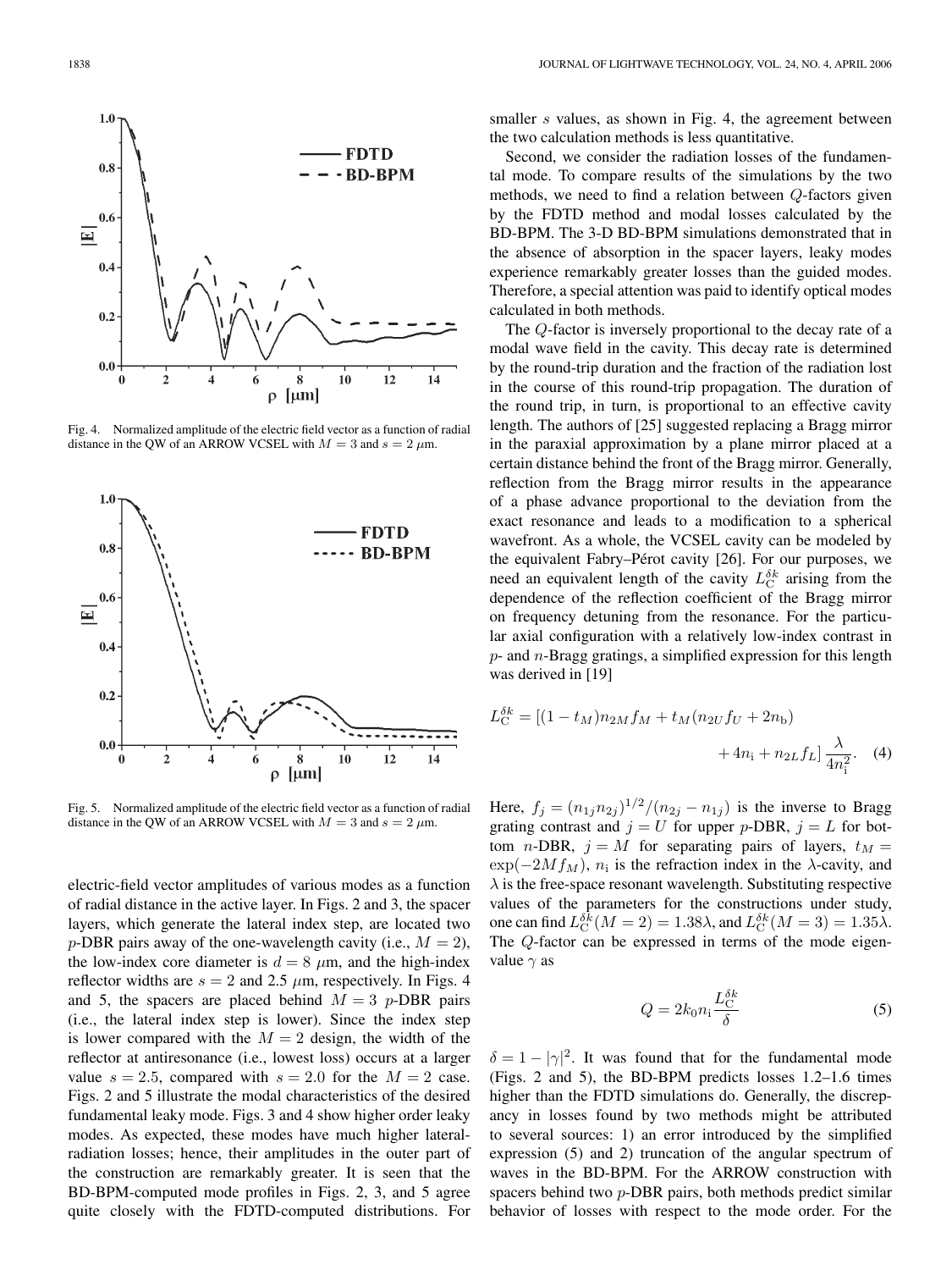

Fig. 6. FDTD-computed amplitude of the electric field vector as a function of radial distance at the top layer of an ARROW VCSEL with  $s = 2 \mu m$ and  $M = 2$ .

fundamental mode, the quantity  $10^4/Q$  as predicted by the FDTD method is 0.85, while by the BD-BPM, it is 1.07. For the higher order leaky mode shown in Fig. 3, the same quantity is 7.14 (FDTD) and 6.02 (BD-BPM), respectively. Thus, we find that within the framework of the approximations for the Q-factor computed by the BD-BPM, only relative comparisons of the modal dependence of Q-factor values are possible.

It is also of interest to examine the variation of the mode radial profile along the vertical axis. Fig. 6 shows the radial mode profile at the top layer of the structure found by the FDTD method. Comparing it with Fig. 3, the mode profile at the top layer exhibits similar behavior as in the active layer but with short-period ripples indicating an interference effect. The difference in field profiles in the active layer and at the top of the device found in FDTD simulations is probably the result of scattering of the mode wave field on the annular waveguide. The scattered waves propagate at a large angle without significant interaction with the Bragg layers and experience nearly total internal reflection (TIR) from the boundary GaAs/air. The amplitude of the modal field diminishes due to reflection from the Bragg mirror at least ten times and becomes comparable with the scattered field. Taking into account that a ripple period is close to the wavelength in vacuum, this explains their formation by interference of mode wave and oblique waves incident to the surface at the angle of TIR. Oblique waves reflecting from the GaAs/air boundary escape from the device through the bottom DBR and are absorbed in the uniaxial perfect matched layer (UPML). Therefore, one may neglect the influence of these waves on optical mode characteristics.

In contrast, BD-BPM predicts nearly identical mode profiles in the active layer and at the top layer (Fig. 7). This difference between the results of the simulations by the two methods can be explained by the fact that in the BD-BPM, the spatial frequency spectrum is truncated, leading to a smoothing of the fine structure in the mode profile. Good agreement in mode profiles calculated in the active layer by both methods confirms a negligible influence of oblique waves on optical mode formation.

The consideration of the cylindrical ARROW in frames of the EI-FMA theory [15] showed that a correct account of



Fig. 7. BPM-computed amplitude of the electric field vector as a function of radial distance in an ARROW VCSEL with  $s = 2 \mu m$  and  $M = 2$ .



Fig. 8. Fundamental mode loss in dependence on the antiguided ring width for the construction  $s = 2 \mu m$  and  $M = 2$ , and  $d = 8 \mu m$ . Star designates the ring width  $d/2$ , which is optimal in the planar model, and triangles indicate the ring width corresponding to the minimum losses.

cylindrical geometry leads to a shift of antiresonance condition for the width of the (low-index) antiguided ring. We applied the BD-BPM to examine this prediction. The ARROW construction with  $d = 8 \mu m$ ,  $s = 2 \mu m$ ,  $M = 2$ , and variable antiguided ring width  $w_r$  was numerically studied. The calculated fundamental mode losses are displayed in Fig. 8 as a function of  $w_r$ . Indeed, in agreement with the EI-FMA theory [15], Fig. 8 shows that the fundamental mode has minimum losses for the construction where the antiguided ring width is in the range between 2.8 and 3  $\mu$ m instead of the value  $w_r = d/2 = 4 \mu$ m predicted by the theory in planar geometry.

# VI. CONCLUSION

A 3-D BD-BPM was developed to calculate the optical modes of VCSELs containing antiresonant optical waveguides.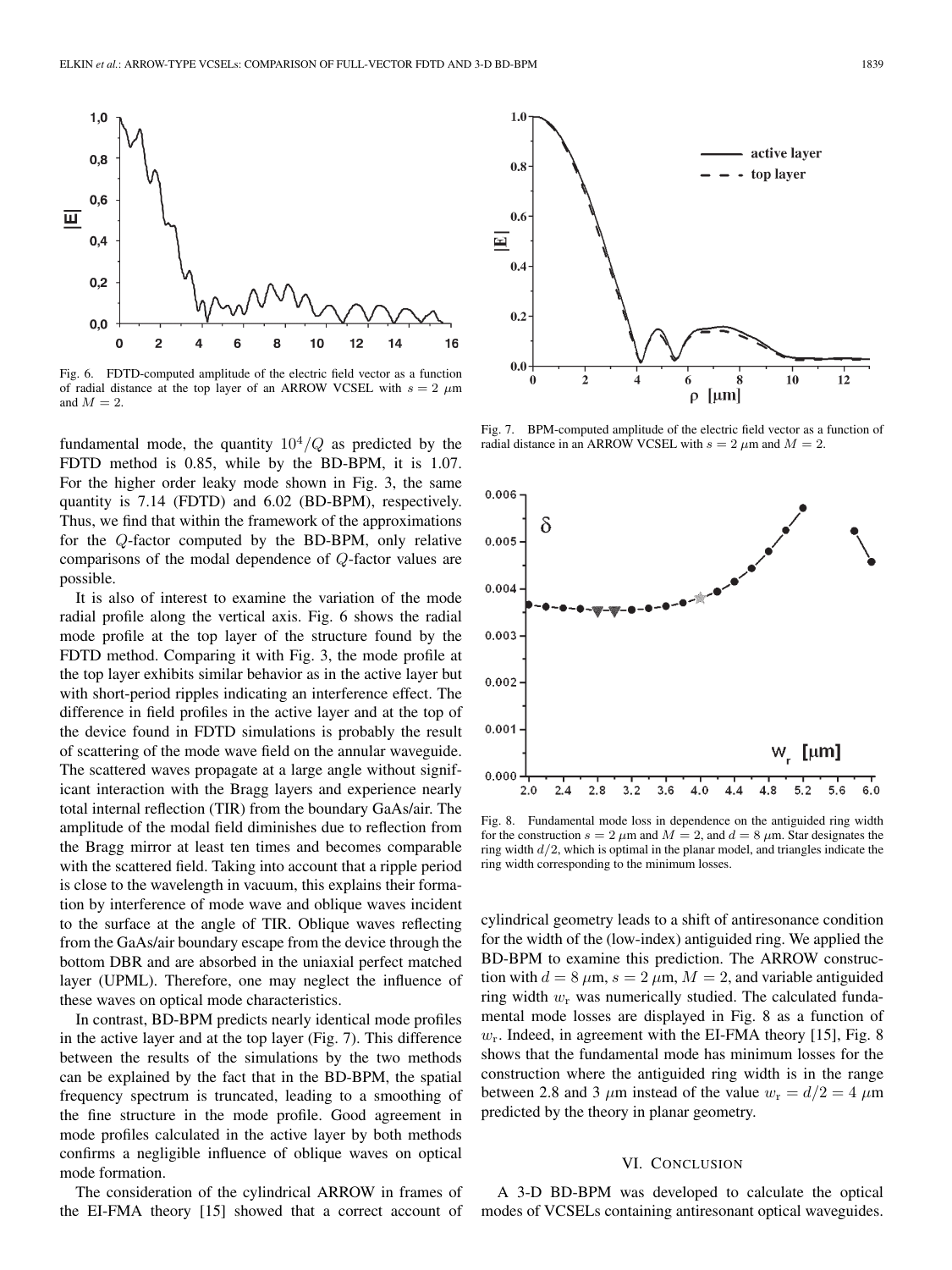The 3-D BD-BPM shows that the guided modes have the smallest losses in a cold cavity. A spectrum of guided and leaky modes was found for structures with a variable ring-shaped waveguide width and axial position. A number of leaky modes were calculated by the FDTD method. The radial profiles of leaky modes found by two approaches are compared, and an agreement between them is satisfactory. A tentative explanation is given of the discrepancies between modal losses calculated by two methods. The FDTD method predicts appearance of interference fringes in a mode profile at the last top layer of the device. This can be explained by the existence of waves totally reflected on the boundary top DBR air. The ARROW construction optimization was demonstrated by the 3-D BD-BPM. The external antiguided ring width giving minimum losses was found to be smaller than its value in the planar EI theory.

#### **REFERENCES**

- [1] C. Jung, R. Jager, M. Grabherr, P. Schnitzer, R. Michalzik, B. Weigl, S. Muller, and K. J. Ebeling, "4.8 mW single mode oxide confined top surface emitting vertical-cavity laser diodes," *Electron. Lett.*, vol. 33, no. 21, pp. 1790–1791, Oct. 1997.
- [2] H. J. Unold, M. Kicherer, S. W. Z. Mahmoud, R. Jager, R. Michalzik, and K. J. Ebeling, "Spatially varied anti-resonant DBR design for largearea single-mode VCSEL's," in *Proc. 17th IEEE Int. Semiconductor Laser Conf.*, Sep. 2000, pp. 57–58.
- [3] K. D. Choquette, A. J. Fischer, K. M. Geib, G. R. Hadley, A. A. Allerman, and J. J. Hindi, "High single mode operation from hybrid ion implanted/selectively oxidized VCSEL's," in *Proc. 17th IEEE Int. Semiconductor Laser Conf.*, Sep. 2000, pp. 63–64.
- [4] S. W. Z. Mahmoud, H. J. Unold, W. Schmid, R. Jager, R. Michalzik, and K. J. Ebeling, "Analysis of longitudinal mode wave guiding in vertical cavity surface-emitting lasers with long monolithic cavity," *Appl. Phys. Lett.*, vol. 78, no. 5, pp. 586–588, Jan. 2001.
- [5] A. J. Fischer, K. D. Choquette, W. W. Chow, A. A. Allerman, D. D. Serkland, and K. M. Geib, "High single mode power observed from a coupled-resonator vertical-cavity laser diode," *Appl. Phys. Lett.*, vol. 79, no. 25, pp. 4079–4081, Dec. 2001.
- [6] Y. A. Wu, G. S. Li, R. F. Nabiev, K. D. Choquette, C. Caneau, and C. J. Chang-Haisnain, "Single-mode, passive antiguide vertical cavity surface emitting laser," *IEEE J. Sel. Topics Quantum Electron.*, vol. 1, no. 2, pp. 629–637, Jun. 1995.
- [7] T. H. Oh, M. R. McDaniel, D. L. Huffaker, and D. G. Deppe, "Cavityinduced antiguiding in a selectively oxidized vertical-cavity surfaceemitting laser," *IEEE Photon. Technol. Lett.*, vol. 10, no. 1, pp. 12–14, Jan. 1998.
- [8] K. D. Choquette, G. R. Hadley, H. Q. Hou, K. M. Geib, and B. E. Hammons, "Leaky mode vertical cavity lasers using cavity resonance modification," *Electron. Lett.*, vol. 34, no. 10, pp. 991–993, May 1998.
- [9] B. S. Yoo, H. Y. Chu, M. S. Park, and E. H. Lee, "Stable transverse mode emission in vertical-cavity surface-emitting lasers antiguided by amorphous GaAs layer," *Electron. Lett.*, vol. 32, no. 2, pp. 116–117, Jan. 1996.
- [10] L. J. Mawst, D. Botez, C. Zmudzinski, and C. Tu, "Antiresonant reflecting optical waveguide-type, single-mode diode lasers," *Appl. Phys. Lett.*, vol. 61, no. 5, pp. 503–505, Aug. 1992.
- [11] D. Zhou and L. J. Mawst, "Simplified-antiresonant reflecting optical waveguide-type vertical-cavity surface-emitting lasers," *Appl. Phys. Lett.*, vol. 76, no. 13, pp. 1659–1661, Mar. 2000.
- [12] T. W. Lee, S. C. Hagness, D. Zhou, and L. J. Mawst, "Modal characteristics of ARROW-type vertical cavity surface emitting lasers," *IEEE Photon. Technol. Lett.*, vol. 13, no. 8, pp. 770–772, Aug. 2001.
- [13] D. Zhou and L. J. Mawst, "High-power single-mode antiresonant reflecting optical waveguide-type vertical-cavity surface-emitting lasers," *IEEE J. Quantum Electron.*, vol. 38, no. 12, pp. 1599–1606, Dec. 2002.
- [14] G. R. Hadley, "Effective index model for vertical-cavity surface-emitting lasers," *Opt. Lett.*, vol. 20, no. 13, pp. 1483–1485, Jul. 1995.
- [15] C. W. Tee, C. C. Tan, and S. F. Yu, "Design of antiresonant-reflecting optical waveguide-type vertical-cavity surface-emitting lasers using transfer matrix method," *IEEE Photon. Technol. Lett.*, vol. 15, no. 9, pp. 1231–1233, Sep. 2003.
- [16] C. W. Tee and S. F. Yu, "Design and analysis of cylindrical antiresonant reflecting optical waveguide," *J. Lightw. Technol.*, vol. 21, no. 12, pp. 3379–3386, Dec. 2003.
- [17] C. W. Tee, S. F. Yu, and N. S. Chen, "Transverse-leaky-mode characteristics of ARROW VCSELs," *J. Lightw. Technol.*, vol. 22, no. 7, pp. 1797–1804, Jul. 2004.
- [18] D. Zhou, L. Bao, N. H. Kim, L. J. Mawst, A. P. Napartovich, N. N. Elkin, and D. V. Vysotsky, "Modeling and observations of modal structure in antiguided VCSEL array," in *Proc. SPIE*, 2003, vol. 4994, pp. 112–122.
- [19] N. N. Elkin, A. P. Napartovich, D. V. Vysotsky, V. N. Troshchieva, L. Bao, N. H. Kim, and L. J. Mawst, "Modeling of and experimentation on vertical cavity surface emitting laser arrays," *Laser Phys.*, vol. 14, no. 3, pp. 378–389, 2004.
- [20] L. Bao, N. H. Kim, L. J. Mawst, N. N. Elkin, V. N. Troshchieva, D. V. Vysotsky, and A. P. Napartovich, "Modeling, fabrication and characterization of large aperture two-dimensional antiguided vertical-cavity surface-emitting laser arrays," *IEEE J. Sel. Topics Quantum Electron.*, vol. 11, no. 5, pp. 968–981, Sep./Oct. 2005.
- [21] A. Taflove and S. Hagness, *Computational Electrodynamics: The Finite-Difference Time-Domain Method*, 2nd ed. Norwood, MA: Artech House, 2000.
- [22] G. Liu, J. F. Seurin, S. L. Chuang, D. I. Babic, S. W. Corzine, M. Tan, D. C. Barnes, and T. N. Tiouririne, "Mode selectivity study of vertical cavity surface-emitting lasers," *Appl. Phys. Lett.*, vol. 73, no. 6, pp. 726– 728, Aug. 1998.
- [23] R. Kosloff and D. Kosloff, "Absorbing boundaries for wave propagation problem," *J. Comput. Phys.*, vol. 63, no. 2, pp. 363–376, Apr. 1986.
- [24] J. M. Demmel, *Applied Numerical Linear Algebra*. Philadelphia, PA: SIAM, 1997.
- [25] D. I. Babić, Y. Chung, N. Dagli, and J. E. Bowers, "Modal reflection of quarter-wave mirrors in vertical-cavity lasers," *IEEE J. Quantum Electron.*, vol. 29, no. 6, p. 1950, Jun. 1993.
- [26] S. Riyopoulos, D. Dialetis, J. Ihnman, and A. Phillips, "Activecavity vertical-cavity surface-emitting laser eigenmodes with simple analytic representation," *J. Opt. Soc. Amer. B, Opt. Phys.*, vol. 18, no. 9, pp. 1268–1284, Sep. 2001.



**Nikolay N. Elkin** was born in Kirov province, Russia, on December 10, 1951. He received the M.S. degree in physics from Moscow State University, Moscow, Russia, in 1976 and the Candidate and the Doctor of Science degrees in physics and mathematics from Moscow State University in 1980 and 1998, respectively.

His candidate dissertation was devoted to the boundary problems of the tidal waves theory. In 1979, he joined Branch of Kurchatov Atomic Energy Institute. His research concentrated on the numerical

modeling of gas discharge and then on the mathematical modeling in nonlinear and resonator optics for fast-flow  $CO<sub>2</sub>$  lasers. From 1979 to 1987, from 1987 to 1988, and from 1988 to 1994, he was a Junior Researcher, Researcher, and Senior Researcher, respectively, with the Branch of Kurchatov Institute. Under his active participation, the comprehensive computer models for  $CO<sub>2</sub>$ and CO lasers were created and successfully used for theoretical description of these lasers. Since 1994, he is a Leading Researcher with the Troitsk Institute for Innovation and Fusion Research (TRINITI) (former Branch of Kurchatov Institute), Moscow. He has over 60 technical publications. Recently, his interests shifted to mathematical modeling in the theory of lasers with diffractive optical elements, waveguide lasers, and laser dynamics. Since 1994, he is delivering lectures in computational physics at the Moscow Institute of Physics and Technology.

Dr. Elkin received the Kurchatov Award in 1986. He is a member of the International Society for Optical Engineers (SPIE).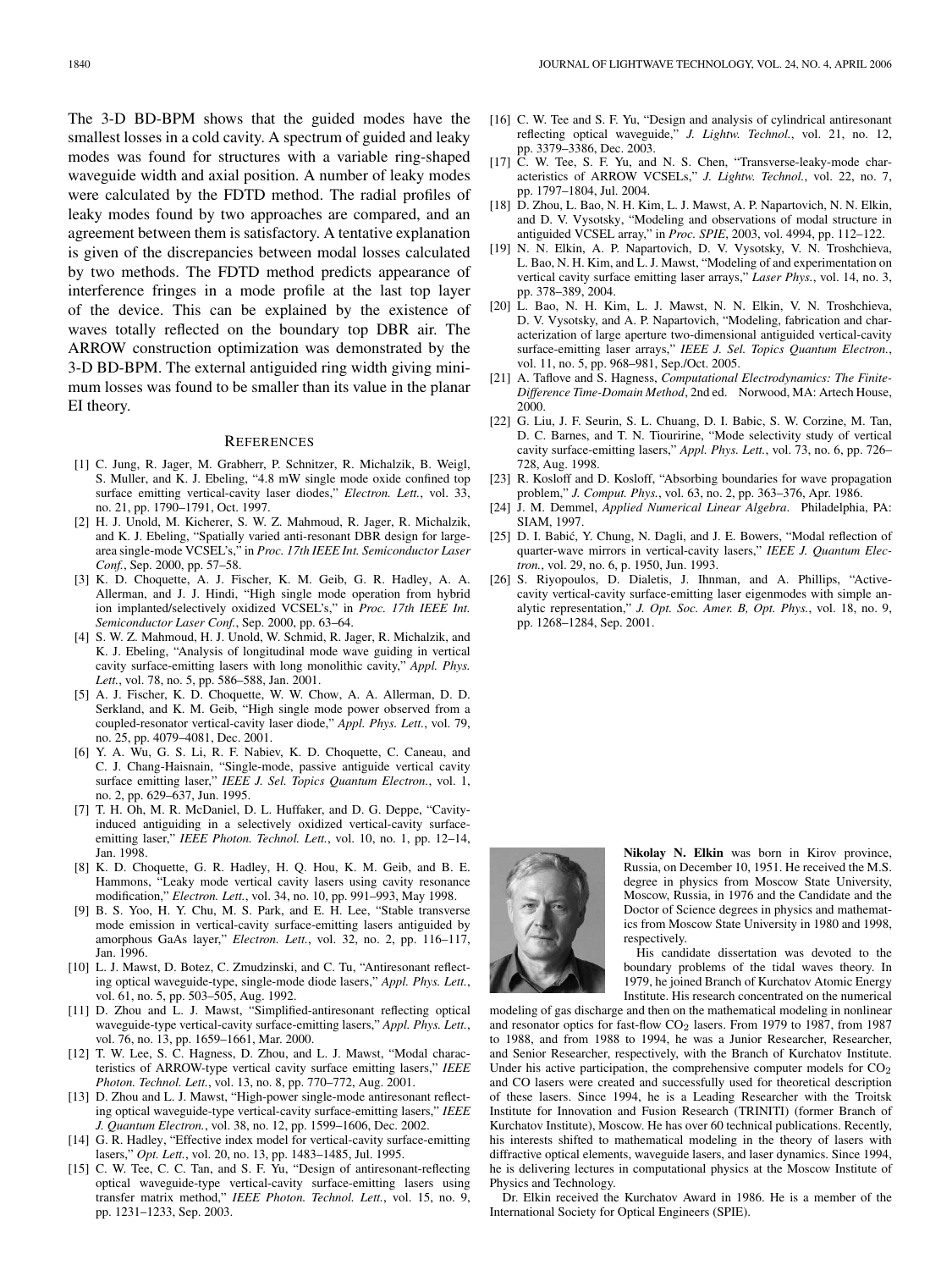

**Anatoly P. Napartovich** (M'03) was born in Ulan-Ude, Russia, on December 1, 1940. He received the M.S. degree in physics and engineering from the Moscow Institute of Physics and Technology, Moscow, Russia, in 1964, and the Candidate and the Dr.Sci. degrees in plasma physics from the High-Temperature Institute, Moscow, in 1969, and from Kurchatov Atomic Energy Institute, Kurchatov, Russia, in 1980, respectively.

His candidate dissertation was devoted to the resonance radiation transfer theory where for the first

time in physics were introduced fractional differential equations and the concept of Levy flight. In 1967, he joined the Kurchatov Atomic Energy Institute. He predicted several kinds of plasma and optical instabilities limiting the power and optical quality of laser beams in fast-flow gas lasers. Under his guidance, the comprehensive computer models for CO<sub>2</sub>, CO, and excimer lasers were formulated and successfully implemented for the theoretical description of these lasers. It was developed an analytical theory of molecular vibrations kinetics in CO laser. He predicted also instability of  $2\pi$ -pulse propagation in two-level atomic system and initiated the work on the glow discharge in atmospheric pressure airflow. Since 1982, he is Head of the Kinetics and Optics of Low-Temperature Plasma division. Since 1986, his research concentrated on the theory of optically coupled laser arrays. He proposed a new type of coupling based on the Talbot effect, which was realized in the experiments. In 1987, he proposed optical coupling between lasers based on four-wave mixing in a nonlinear intracavity cell later realized experimentally. He also codeveloped the full analytical theory for antiguided semiconductor laser arrays in 1994. Under his guide the 3-D diffraction beam propagation code was developed for description of multicore fiber lasers. For a circular array of active cores in the fiber laser, he proposed a new construction of the spatial filter in a form of an annular waveguide embedded in a fiber with the length of a fraction of a Talbot distance. This idea was realized in the experiments performed at Max Born Institute, Berlin, Germany, in 2000. He is on the Editorial Board of *Quantum Electronics*. He has over 400 technical publications and holds three patents. Since 1973, he is delivering lectures on laser physics for students of Moscow Institute of Physics and Technology. Since 1984, he has held a parttime position of Professor at the Institute.

Dr. Napartovich won the State Prize in 1984 and Kurchatov Prize in 1979, 1984, and 1987. He is a member of the IEEE Lasers and Electro-Optics Society (LEOS), the Optical Society of America (OSA), SPIE, and the Laser Association.



**Vera N. Troshchieva** was born in Grodno, Belorussia, on May 24, 1963. She received the M.S. degree in applied mathematics from the Department of Computational Mathematics and Cybernetics, Moscow State University, Moscow, Russia, in 1985.

Since then, she has been an Engineer and Researcher with TRINITI, Troitsk, Moscow region. She is engaged in numerical simulations of diffraction optics of composite laser systems (a laser controlled by injection of an external signal, a waveguide laser,

multicore fiber laser, etc.). She has coauthored more than 20 technical publications.

**Dmitry V. Vysotsky** was born in Leningrad, Russia on August 3, 1972. He received the B.S. and M.S. degrees in applied physics and the Candidate of Science degree in laser physics from the Moscow Institute of Physics and Technology, Moscow, Russia, in 1993, 1995, and 1998, respectively.

His candidate dissertation was devoted to diode laser arrays phase locking. He joined TRINITI, Troitsk, Moscow region, in 1994. Last year, his research was concentrated on phase locking of the multicore fiber laser and cavity modeling of the diode

lasers: edge emitting and vertical-cavity surface emitters (VCSELs). He has over 30 technical publications.

Dr. Vysotsky has received the A. P. Alexandrov award for young researchers in 2003. He is a member of the OSA and SPIE.

**Tae-Woo Lee** received the B.S. and the M.S. degrees in physics from Inha University, Incheon, Korea. He received the M.S. and the Ph.D degrees in electrical and computational engineering from the University of Wisconsin, Madison, in 1999 and 2003, respectively.

In 1999, he joined the University of Wisconsin Computational Electromagnetics (UWCEM) group, where he developed and applied numerical techniques for design and optimization of optical components. Since 2003, he has been a Post Doctor in computational nanophotonics group in Argonne National Laboratory, Argonne, IL. His current research activities include theory and simulations of photon interactions in nanosystems, novel device applications of nanophotonic systems, and parallel scientific computing.



**Susan C. Hagness** (S'91–M'94–SM'04) received the B.S. (highest honors) and the Ph.D. degrees in electrical engineering from Northwestern University, Evanston, IL, in 1993 and 1998, respectively.

Since August 1998, she has been with the University of Wisconsin, Madison, where she is currently an Associate Professor in the Department of Electrical and Computer Engineering and a faculty affiliate of the Department of Biomedical Engineering. Her research interests include finite-difference timedomain (FDTD) theory and applications in photonics

and bioelectromagnetics as well as microwave imaging, sensing, and thermal therapy techniques in biological and medical applications. She coauthored *Computational Electrodynamics: The FDTD Method*, 3rd. ed. (Boston, MA: Artech House, 2005) with A. Taflove.

Dr. Hagness served as an elected member of the IEEE Antennas and Propagation Society (AP-S) Administrative Committee from 2003 to 2005. She is currently serving as a Member-at-Large of the United States National Committee (USNC) of the International Union of Radio Science (URSI) and as an Associate Editor for the IEEE ANTENNAS AND WIRELESS PROPAGATION LETTERS. She was the recipient of the Presidential Early Career Award for Scientists and Engineers presented by the White House in 2000. In 2002, she was named one of the 100 top young innovators in science and engineering in the world by the Massachusetts Institute of Technology (MIT) *Technology Review* magazine. In 2003, she received the University of Wisconsin Emil Steiger Distinguished Teaching Award. She received the IEEE Engineering in Medicine and Biology Society Early Career Achievement Award in 2004 and the URSI Isaac Koga Gold Medal in 2005. She was a National Science Foundation (NSF) Graduate Fellow and a Tau Beta Pi Spencer Fellow.

**Nam-Heon Kim** (S'05) was born in Seoul, Korea, in 1963. He received the B.S. and M.S. degrees in ceramic engineering from Yonsei University, Seoul, Korea, in 1986 and 1995, respectively. He is currently working toward the Ph.D. degree in electrical and computer engineering at the University of Wisconsin, Madison.

In 1989, he joined Samsung Electronics as a Researcher, where he worked on III–V lasers, including visible and electroabsorption modulator integrated distributed feedback lasers by metal-organic chemical vapor deposition (MOCVD). His current research interests include crystal growth and characterization of quantum-dot lasers and ARROW vertical-cavity surface-emitting lasers based on GaAs using MOCVD.

**Ling Bao** (S'05) was born in Shanxi, China, in 1975. She received the B.S. and M.S. degrees in electrical engineering from Hebei University of Technology, Tianjin, China, in 1997 and 2000, respectively. She is currently working toward the Ph.D. degree at the Department of Electrical and Computer Engineering, University of Wisconsin, Madison.

Her current research involves large-area coherent two-dimensional antiguided vertical-cavity surface-emitting laser arrays and photonic lattice structures with defect cavities.